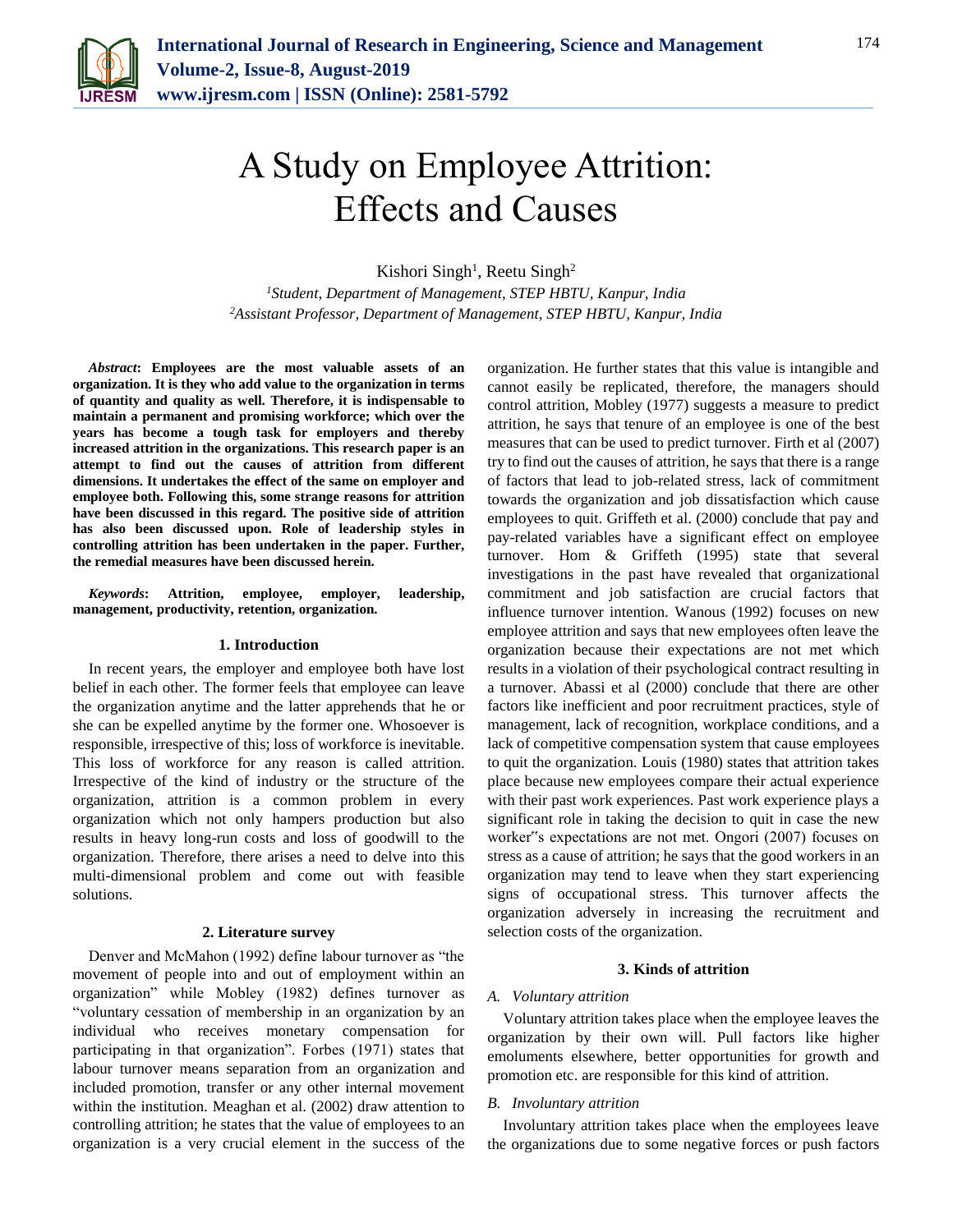

like faulty promotion policy, biased performance appraisal etc.

## *C. Compulsory attrition*

It takes place due to the rules and regulations of the government and that of the organization as well. It includes attrition taking place due to attaining the age of retirement, completion of tenure etc.

## *D. Natural attrition*

It takes place due to the causes and factors that are beyond the control of the individual and organization as well. These factors may include end of life, insanity etc.

## **4. Causes of attrition**

## *A. Internal causes*

These causes are pertaining to the internal environment of an organization. Therefore, they are controllable.

*1) Salary*

- Insufficient salary
- Delay in payment
- No / delayed increment
- Wage compression
- *2) Promotion*
	- Biased promotion
	- No / delayed promotion
- *3) Transfer*
	- Forceful transfer
	- Transfer to a placed employee is not willing to go
- *4) Workplace Infrastructure & amenities*
	- lack of hygiene
	- lack of basic facilities like water, canteen, etc.
- *5) Task*
	- Monotony of task
	- Task labour mismatch
	- Team issues
	- Lesser job autonomy
- *B. Instability in leadership*

Leading to confusion related to directions and commands which generate frustration among the workforce.

## *C. Lack of Flexibility*

- Lack of flexibility in timing, choice of task etc.
- Introduction of new technology and employee's incompetency/ unwillingness to learn and understand.
- *D. Lack of job security* 
	- Fear of being expelled/ retrenched/terminated
	- Faulty performance appraisal
	- Underestimation of performance
	- Power distance & politics
	- The communication gap between management and workforce

#### *E. External causes*

These are the causes which are beyond the control of an organization as they belong to the external environment. These causes may be related to,

- better pay
- chances of promotion
- better perks and
- more fringe benefits in other organizations

#### *F. Individual/Personal causes*

- end of life
- marriage
- pregnancy
- shift of family
- mental imbalance
- $\bullet$  over sensitivity
- wish to go abroad
- attrition of the group members
- Self-employment
- Education

#### **5. Some peculiar reasons**

#### *A. Attrition and Employee Stock Option Plan (ESOP)*

A peculiar paradox has been observed in case of ESOP as a motivational tool and the attrition rate. Generally it is perceived that ESOP, on one hand, generates funds for the organization and on the other hand, it may curb attrition rate as it increases participation of employees in management, increase in their financial resources and satiation of their esteem needs as well which will ultimately lead to their long- term commitment with the organization.

However, while considering an altogether different perspective, ESOP may increase the rate of attrition as the earning from ESOP may be sufficient for the livelihood of the employee or it may sometimes exceed his income leading to his disinterest to continue the job.

## *B. Attrition and perception about growth opportunities*

## *1) Employer's perception and presumptions*

Employers may have a perception that employees are already well aware of their growth and career opportunities in the organization or they may perceive that the old staff will convey the things to the new one. But actually the new workers may not be aware of these things, further, they can be misguided and misled by their colleagues.

#### *C. Employee's perception*

Employees may have a perception that

- Employers may get annoyed if they are asked about the career opportunities in the organization
- Employers may take it negatively which may be detrimental to job security, increment and promotion etc.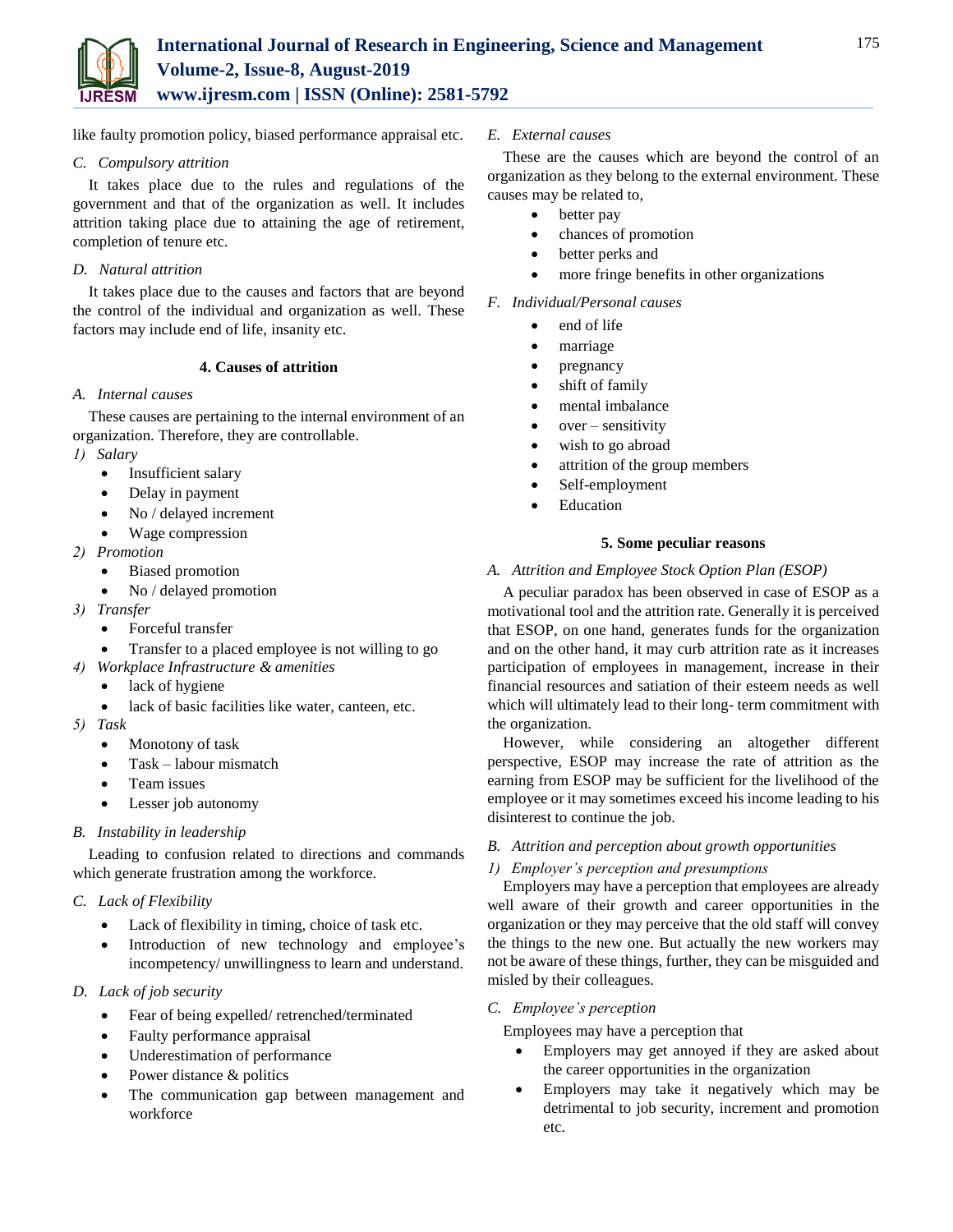

 If there are growth opportunities, employers will themselves convey the same and their silence means there is no scope of growth in the organization.

# **6. Effects of attrition**

- *A. Effect on employer/ Organization*
	- Loss of productivity
	- Loss of quality
- *B. Increase in cost*

Attrition results in an increase in costs. These costs may be related to the cost of the exit interview.

*1) Cost of staffing* 

Cost of travelling allowance, refreshment, experts, placement companies.

*2) Cost of Training*

Cost of trainers, cost of training equipment and materials, cost of refreshment, cost of technology.

*3) Cost of administrative proceedings*

Cost of issuing  $I - \text{cards}$ , access cards.

*4) Cost of signing bonus*

It is given to the works for joining the organization; it is also a significant part of the cost.

- Loss of consumers and decrease in brand loyalty
- Loss of goodwill
- Loss of secrecy in case the key employees leave the organization
- Loss of key personnel
- Lack of competitiveness

# **7. Effect on employee**

- Stress from a new job
- Monetary loss
- Effect on career
- Effect on family life
- Loss of skill- if the gap between quitting from one organization to other is long
- Emotional loss, if the bonding with the staff of the previous organization was good

However, it is also possible that the employee gets a better environment and remuneration in the new organization and the things can get positive for him.

Can Attrition Have Positive Effect On the Organization?

Attrition is not always negative; it may have some positive results also. Some of the positive results may include the following,

- 1. *Advantages of new knowledge:* New employees bring new knowledge; their knowledge and skill may open new avenues for the organization.
- 2. *Advantage of new technology:* It will decrease the cost, thus the price of the final goods or service will be cheaper; further leading to an increase in demand and profits.
- 3. *Introduction of new ideas:* New ideas may help in increasing

product line and product mix or they may become helpful in starting new joint – ventures and working in collaboration.

- 4. *The lesser negative impact of groupism:* Sometimes the existing groups may be rigid or the group members may be reluctant towards others, in such case attrition of a group member may be positive for the organization.
- 5. *Reduction in surplus staff:* It will lead to a reduction in the cost of maintaining the surplus employees ultimately leading to the total cost.
- 6. *Chances of bringing in creativity & innovation:* New workers may introduce a new style of working, they can have their own methods and they may think differently, all this will promote creativity and innovation in the organization.
- 7. *Creation of a healthy and competitive environment in the organization:* The new workforce may be more competitive, old employees may learn from them. They may get inspired and compete with them.
- 8. *Measures to Control Attrition / Retention Strategies Corporate Social Responsibility (CSR) towards employees:* It comprises a wide range of intrinsic and extrinsic rewards and motivation. It is concerned with a humanitarian aspect towards the employees of the organization. It is the first and foremost responsibility of an organization to take care of its employees" physical and mental wellbeing. CSR towards employees encompasses all monetary and non- monetary aspects. A monetary aspect includes reasonable remuneration, bonus, increment, HRA, post-retirement pension, etc. while the non- monetary aspect may include the congenial environment, fair performance appraisal, recreational activities, learning and development. Both these aspects are equally important while considering control on attrition.
- 9. *Herzberg's Two Factor Theory, CSR towards Employees & Attrition:* Hertzberg Two-factor theory describes two factors (Herzberg, Fredrick 1968).

# *A. Motivators*

These factors are related to the intrinsic aspect of the job itself, such as recognition, achievement, personal growth etc.

# *B. Hygiene factors*

These factors are related to the extrinsic aspect of the job such as salary, fringe benefits, work conditions, status, job security etc.

Hygiene factors are essentials, they do not show a direct contribution to productivity but their absence certainly leads to a decrease in production.

Motivators have a positive correlation with productivity; their presence results in an increase in productivity and their absence leads to a fall in the same. Thus both these factors should be paid attention to boost the morale of the workers leading to lesser attrition as morale and attrition have an inverse relationship i.e. Higher the morale, lesser will be the attrition and vice-versa.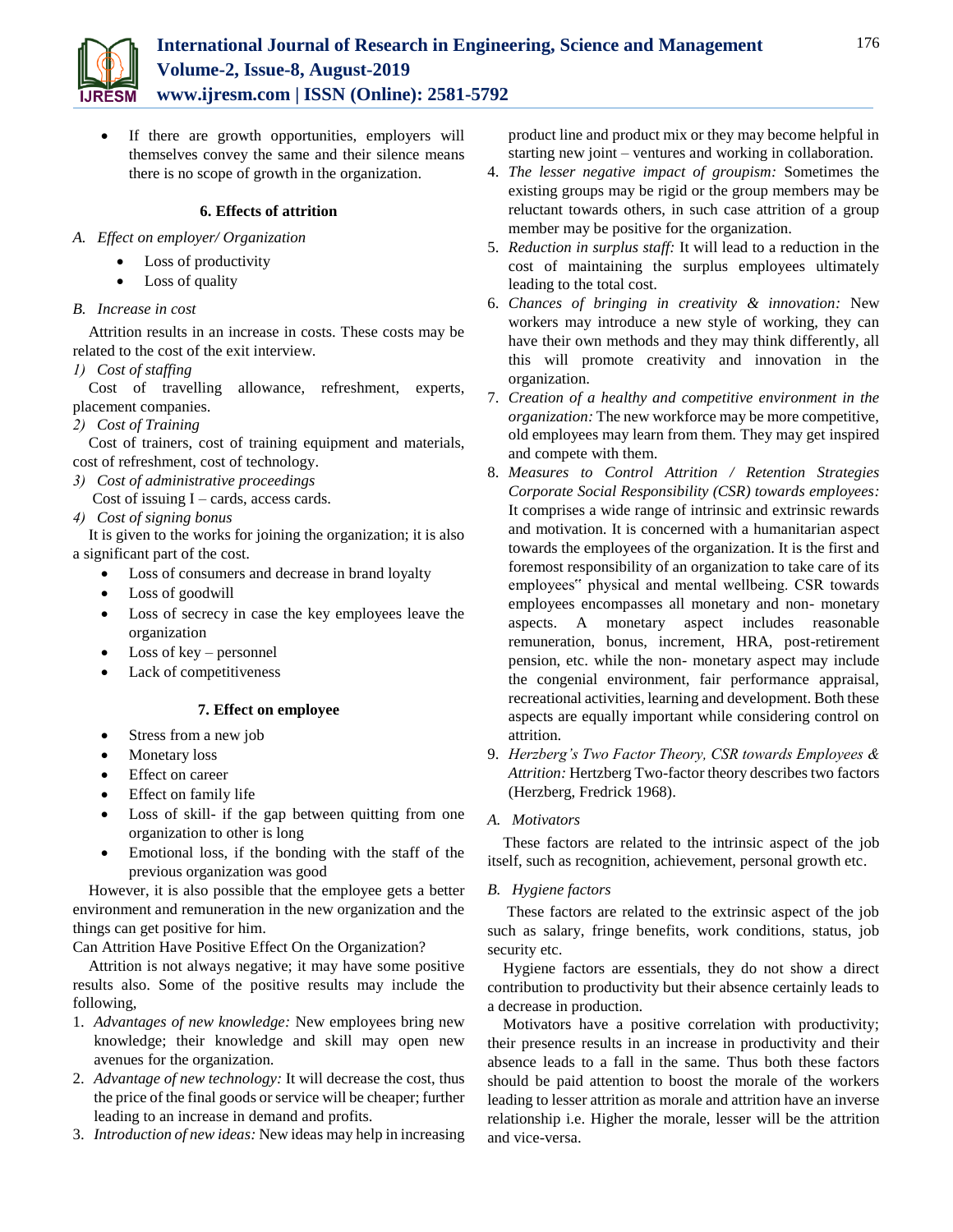

*Applying Emotional Intelligence:* Emotional intelligence refers to the ability and capacity to know and control own emotions and that of others in such a manner that the energies and potentials may be channelized in a positive direction and utilized to enhance productivity. To develop emotional intelligence one has to develop empathy and farsightedness. Following are some ways to apply emotional intelligence to control attrition

- Being proactive
- Lessening communication gap between management and workers
- Devising and communicating career and growth opportunities
- Using intrinsic motivation
- Understanding group dynamics
- Conducting motivational sessions for the employees
- Praising the employee publically but criticizing privately
- Developing a rapport with the workers

*Change in leadership style:* Leadership can play a significant role in controlling attrition. With the change in organizational dynamics, the style of leadership should also change. One of the much-lauded styles is transformational leadership. Bass & Avolio (1993) state that transformational leadership comprises of the four dimensions: idealized influence, inspirational motivation, intellectual stimulation, and individual consideration. Such leadership helps the employees in finding out their hidden talent and latent skills. They come to know about their strengths and the scope to enhance them. This acts as an undercurrent in unleashing their energies with full faith in their capabilities resulting in a passion for work, greater connectivity with the organization and its goals and control on the tendency of the workers to leave the organization.

Holistic leadership inculcates a natural sensitivity and empathy towards employees which will significantly increase the belongingness of employees towards the organization. Such leadership will infuse an environment of care and sympathy in organizational relations and ease in working. This will further lead to a decrease in attrition.

Goleman (2001) states about six leadership styles; they are commanding, visionary, affiliative, democratic, pacesetting and coaching leadership style. Out of these six, affiliative leadership, according to Goleman, creates harmony in relations and builds emotional bonds while democratic leadership promotes employees participation in decision making. Both these styles boost the relatedness, belongingness and cohesion in relations which is helpful in decreasing attrition.

Leaders should recognize, promote and praise hard work; employees should be given due credit and compliments. Leaders should be open to discussions and have a welcoming attitude towards the suggestions of the workers. First, they should understand and accept the value of employees and then make the employees feel that they are valuable to the organization; this will bring more openness, harmony, trust in relations. All these factors will be helpful to control attrition.

*Flexibility:* Flexibility is necessary for a greater degree of coordination, ease and smoothness in the organizational working. It is the demand of time as in the present context it has become very difficult to manage talent. Undue strictness and rigidity are no more considered the obvious right of the employer. Flexibility can be related to the following factors

- Time
- Choice of task
- Transfer
- Targets
- Leaves
- Methods
- Place of work in the organization
- Number of breaks

*Conducting a stress interview-* Exit interviews become instrumental in assessing the level of satisfaction or dissatisfaction of the employee. It should be well planned and questions should be well-f framed. It should focus on the issues like,

- work environment
- Organizational culture
- Peer group
- Senior- subordinate relationship
- Performance appraisal
- Individual growth

In this regard, the following factors should be taken care of

- Questions should be open-ended
- Utmost confidentiality should be maintained
- The process should not be lengthy

*Other measures*

- Workers" participation in management
- Profit-sharing
- Gainsharing
- Fair performance appraisal
- Realistic goals
- Defining career path and demystifying career growthproper succession planning
- Effective communication system

## **8. Conclusion**

- Attrition is inevitable; it will always prevail; it can only be minimized.
- Intrinsic factors are equally and sometimes more important than extrinsic factors while controlling attrition.
- Effective leadership; to a great extent, may be helpful to control attrition.
- Attrition does not always have a negative impact on the organization.